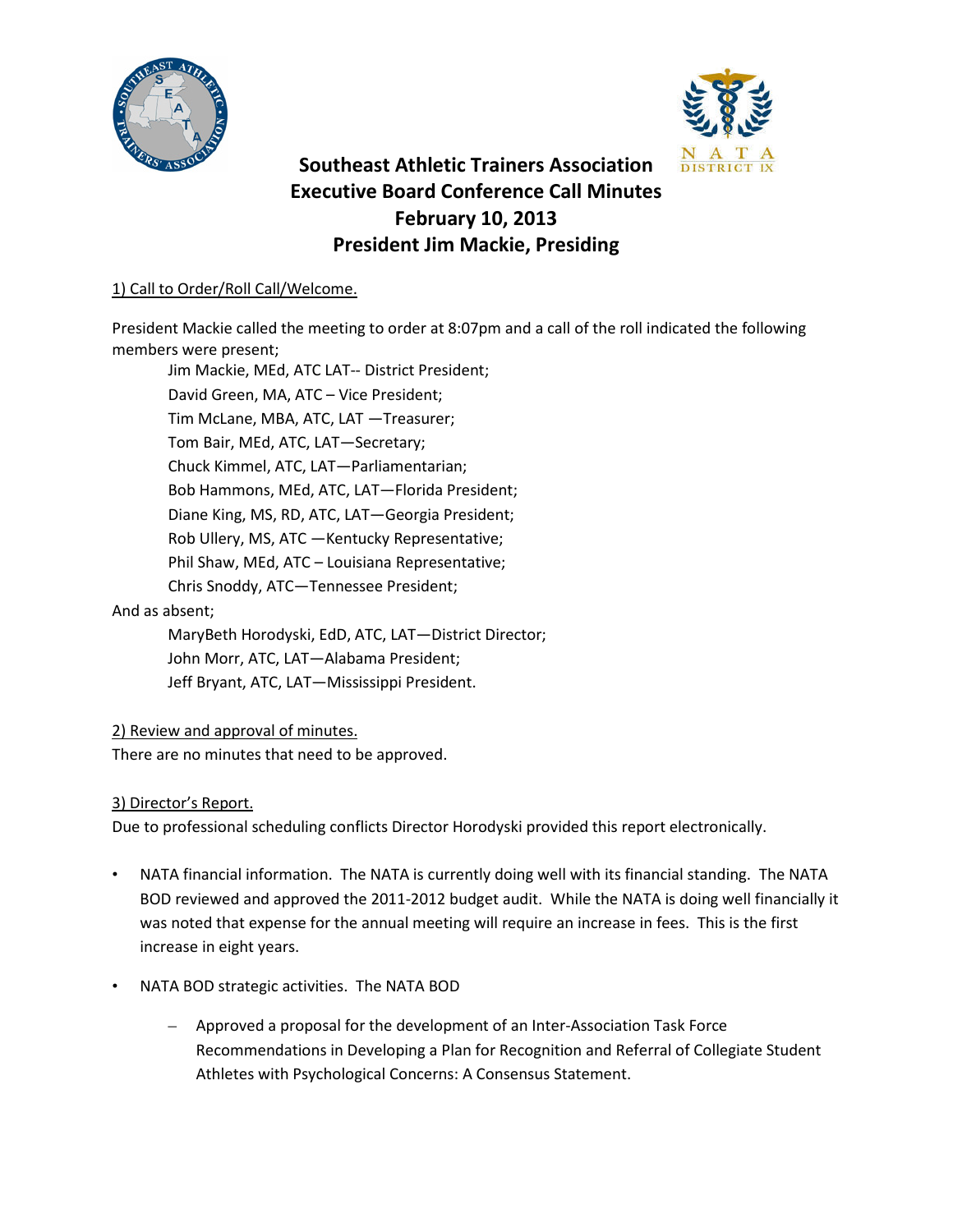- Continuation of Drinker, Biddle and Reath as the NATA's lobbying firm.
- Will be working on the following 2013 Federal Legislative and Regulatory recommendations
	- Continue to build Congressional support
	- Continue educational outreach to key government agencies
	- Continue to seek regulatory recognition and utilization of athletic trainers
	- Lead efforts on youth athlete safety
- NATA BOD is continuing work on enforcement of the crown of the helmet contact rule in college and high school football
	- An NATA statement will be submitted to other organizations for their endorsement, and will be presented to the American Football Coaches Association, Collegiate Football Officials, National Football League, National Federation of State High School Associations, and National Collegiate Athletic Association.
- Approved work group to prevent sudden death in high school strength and conditioning sessions
- Approved the development of an inter-association workgroup to create best sports medicine practices for secondary schools and colleges.
	- District Director Michael Goldenberg (D2) and Ron Courson will head up this program.
- The NATA BOD approved a new logo at the January 2013 meeting in Dallas. The logo will be presented to the membership in June. The purposes of the change in the logo were to better position and identify athletic trainers as health care providers.
- The NATA BOD is currently interviewing candidates for the chair of the ECE.
- The JAT will be moving to St. Louis. The new location will allow greater access to needed information to continue to grow the journal and also allow for the ATEJ to be house in the same office. The NATA BOD was quick to mention that appropriate recognition to thank the Hughston Clinic for the many years of dedication to the athletic training profession by housing the JAT.
	- The *Journal of Athletic Training* has become the official journal of the Athletic Trainers and Therapists and Sports Rehabilitators in Ireland (ARTI)
- NATA national office will be relocating. A new building has been purchased in Dallas.

Eve Becker-Doyle, CAE, Executive Director for the NATA resigned effective 31 December 2012. Activities are moving forward to appropriately thank Eve for many years of excellent service to the NATA. A committee has been put together to move forward with the interview process to fill the position.

#### 4) President's Report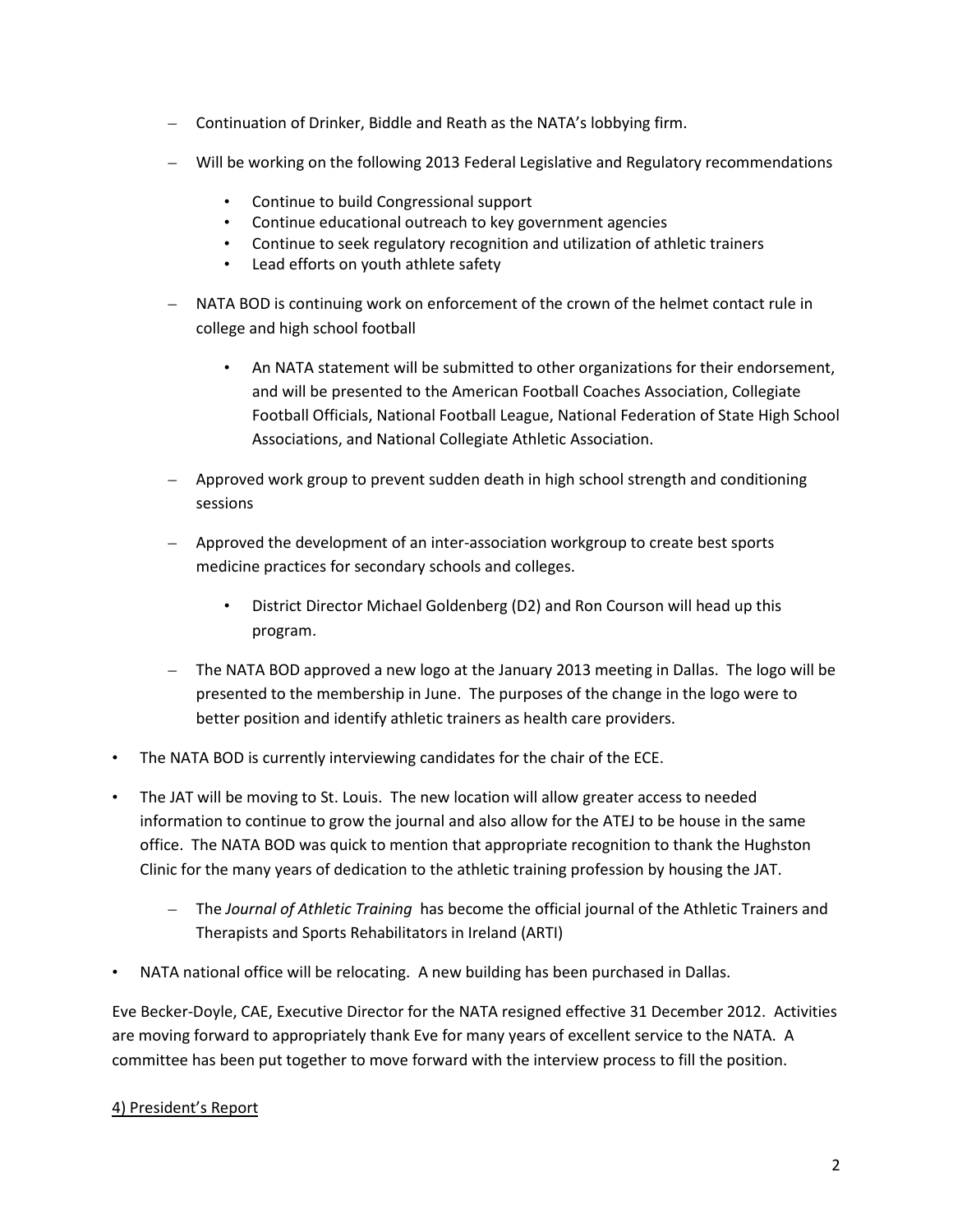President Mackie thanked Drs. Ray Castle, RT Floyd, and Treasurer McLane for the tireless work they contributed to the Athletic Training Student Symposium that was held recently. This event was the largest ever with 842 students and 80 faculty registered.

President Mackie discussed the following;

1) The Executive Board meeting on Thursday March 6, 2013 at 1:00pm at the Crown Plaza Ravinia in Atlanta, Georgia prior to the Clinical Symposium and Members Meeting. He requested that any items to be placed on the agenda be sent to President Mackie by Friday March  $1<sup>st</sup>$  2013.

2) The June Executive Board Meeting will be held Tuesday June  $25<sup>th</sup>$ , 2013 from 4:00pm to 5:00pm in Las Vegas, specific location will be announced at a later date.

3) The June NATA- District IX Members Meeting will be held on Tuesday June  $25<sup>th</sup>$ , from 6:15pm-7:15pm.

4) The vote by each state of a NATA dues increase was approved by a vote of 5-2-0.

# 5) Vice-President Report

Vice-President Green reported the following regarding the March Clinical Symposium and Members Meeting:

1) Both meeting registration and hotel booking are down in the year-to-date comparison to 2012 when looking at days away from the start of the symposium.

2) There have been some communication challenges as the leadership of the hotel has recently changed. Several loose ends pertaining to meals, deadline extension, and other items remain to be completed.

3) Emory reported that they too are behind on registration, vendor participation, and room night commitments.

President Mackie led a brief discussion to try and ascertain possible causes for slow registration and room bookings. The following factors were identified as possible distraction from this year's CSMM; the NATA meeting is in Las Vegas this year, other CEU opportunities, continued decreased in Continuing Education budgets were realities cited that may be producing negative registration, vendor participation, and hotel bookings.

# 6) Secretary/Treasurers information

Secretary Bair reported:

1) An Email is circulating to what appears to be coming from State Leadership Distribution list from District X Governmental Affairs Chair encouraging members to go to the White House web site petition page and sign a petition to ensure youth athletes have direct access to health care professional. Judy Pulice in the NATA office reported knowledge of this email and acknowledged that is coming from a member and not an NATA initiative. 2) January 2013 District Secretary/Treasurer (DST) meeting: A thorough review of the NATA District Secretary's Policy and Procedure Manual was undertaken and the participants discussed Certification